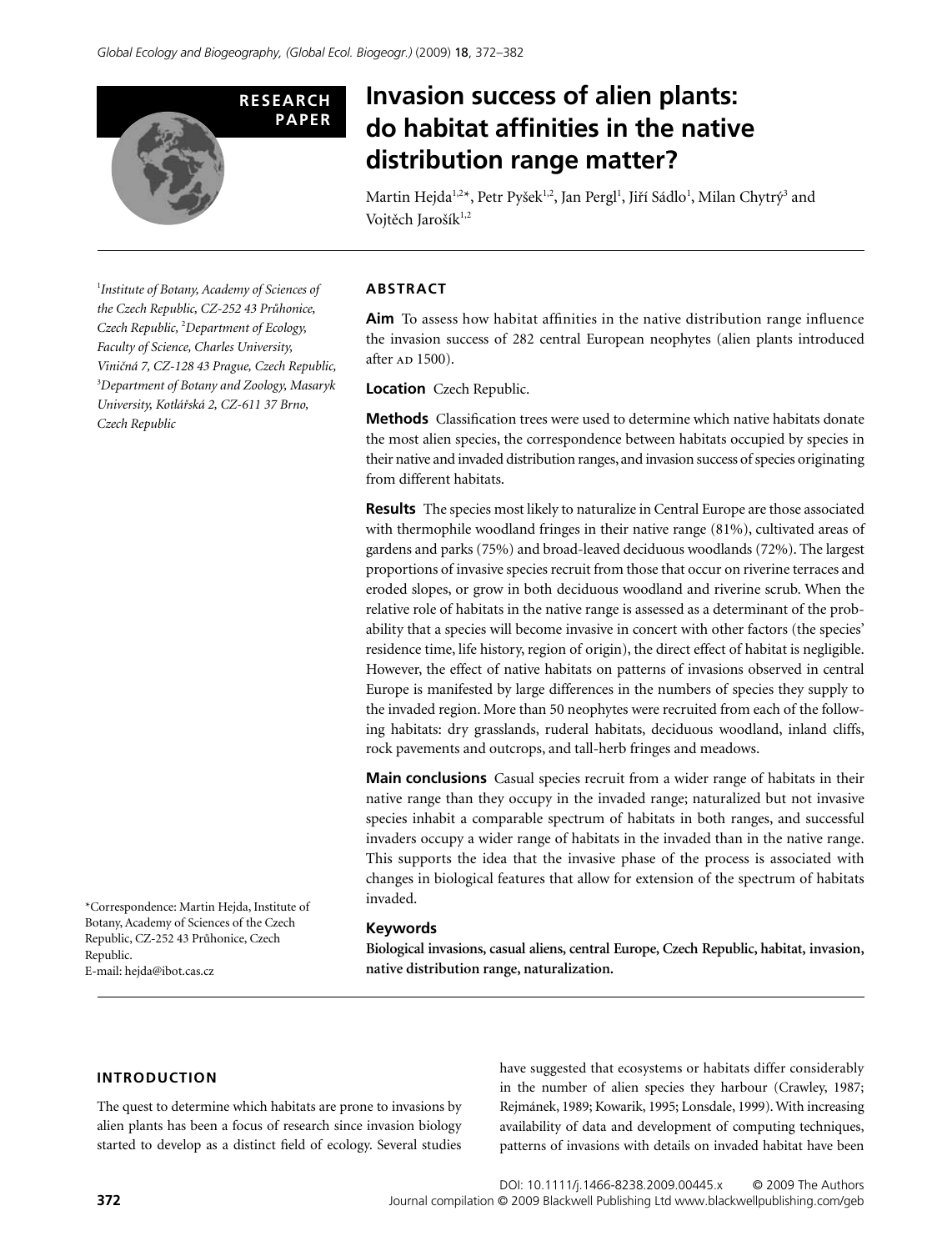described for ranges of habitat types occurring over large areas, from regional (Stohlgren *et al*., 1999, 2006; Chytry *et al*., 2005; Chong *et al*., 2006; Maskell *et al*., 2006; Vilà *et al*., 2007) to continental scales (Chytry *et al*., 2008b). Only recently have researchers started to distinguish objectively between invasibility (the inherent vulnerability of a community to invasion when propagule pressure and other confounding factors are held constant; Lonsdale, 1999) and the level of invasion (the number and/or proportion of alien species present; Hierro *et al*., 2005; Richardson & Pyßek, 2006). The above-mentioned studies have improved our understanding of the role of habitats in plant invasions. They have shown that habitat characteristics, associated availability of resources and specific disturbance regimes, are crucial determinants of the outcome of invasions; in some contexts such factors may be even more important than propagule pressure and climatic factors (Chytry *et al*., 2008a).

A poorly understood issue, however, is the extent to which successful alien species arrive pre-adapted to the habitats they invade. May invaded habitats be assumed to be similar to those in which species grow in their native ranges? Surprisingly, this issue has only been given attention in studies targeting individual species (Sukopp & Sukopp, 1988; Sukopp & Starfinger, 1995; Thiele & Otte, 2006), but it is not known which habitats in the native ranges are the main donors of alien plants and whether there is a correspondence between them and habitats invaded in the new region. Yet there are good theoretical reasons to assume that habitat in the native range plays a role in determining invasion success in a new region. Alien plants invade a wide range of habitats, but their niche breadth, in terms of the spectrum of habitats invaded, differs considerably among species (Chytry *et al*., 2005; Sádlo *et al*., 2007; Lambdon *et al*., 2008). However, conditions under which a species invades may differ from those that typically occur in its native range. During the invasion process there is a rapid selection of individuals best adapted to new conditions, which serve as founders of invasive populations (e.g. Schierenbeck & Aïnouche, 2006; Barret *et al*., 2008). The invasion success of a species depends on, besides stochastic factors, traits associated with the ability to reproduce and disperse (Pyßek & Richardson, 2007), compete with resident vegetation (Daehler, 2003; Vilà & Weiner, 2004), accommodate and allocate resources or tolerate stressful factors (MacDougall *et al*., 2006; Muth & Pigliucci, 2007). These traits result from a selection and/or adaptation in the invaded range, but particularly from the long-term adaptive evolutionary processes that took place in the habitats of the native range (Sax & Brown, 2000; Prentis *et al*., 2008). Therefore, it is likely that species from different habitats in their native ranges differ in their invasion success in the invaded ranges.

This study addresses these issues by using a large number of plant species alien to the temperate region of Europe, and asks the following questions. (1) Which types of habitats in the native distribution range donate most alien species to the invaded region? (2) What is the correspondence between habitats occupied by species in their native and invaded distribution range? (3) What is the invasion success of species originating from different habitats?



Figure 1 The geographical origins of the studied neophytes  $(n = 282)$  and numbers of species from particular regions that are casual, naturalized but not invasive, and invasive in the Czech Republic.

## **DATA AND METHODS**

#### **The species analysed**

Information on alien plant species occurring in the Czech Republic was taken from Pyßek *et al*. (2002); only neophytes (species introduced after AD 1500; see Pyšek et al., 2004) were used for analyses. The species were classified as casual, naturalized or invasive in the study region. Casual alien plants are those that do not form self-reproducing populations in the invaded region and whose persistence depends on repeated introductions of propagules; naturalized plants sustain self-reproducing populations without direct intervention by people; and invasive plants are a subset of naturalized plants that produce reproductive offspring, often in very large numbers, at considerable distances from the parent plants and which have the potential to spread over large areas (see Richardson *et al*., 2000, and Pyßek *et al*., 2004, for detailed definitions).

For each species, information was obtained on the occurrence in habitats in both native (Fig. 1) and invaded (Czech Republic) distribution ranges, number of habitats occupied in the native range (primary niche breadth), region of origin, life-form, time of introduction to the Czech Republic and planting history. Data on these attributes were obtained from the working database of the alien flora of the Czech Republic (Pyßek *et al*., 2002). The information was complete for all attributes (*n* = 282), except for time of introduction, which was available for only 213 species.

## **Classification of habitats in the native and invaded range**

The data on species habitat affiliations in the native distribution range were obtained from the literature, using regional floras from areas of species native distribution, national flora of the Czech Republic and other relevant sources. As habitat descriptions in the literature were often vague, only species for which detailed information was found were considered. This screening yielded 282 species, which were subjected to analysis. We did not focus on natural habitats only, but screened for complete habitat spectra of species in their native ranges. This decision was based on the assumption that during the long period of human influence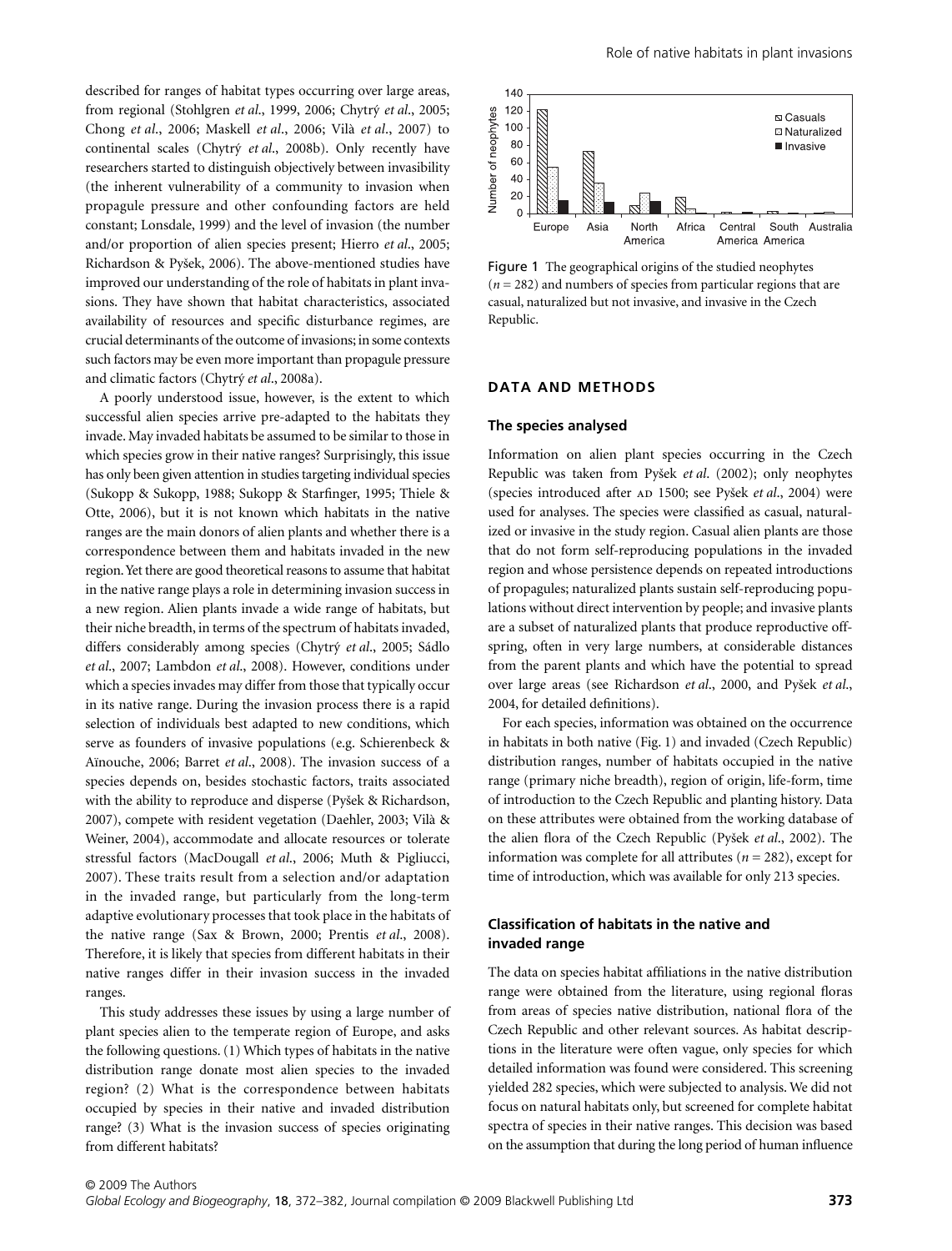in native ranges, habitat spectra of most species also include human-made habitats to which successful colonizers have become adapted (di Castri, 1989), and from which they spread to new regions.

Based on verbal descriptions in the above sources, habitats in the native range were classified using a slightly modified version of the European Nature Information System (EUNIS) (Davies & Moss, 2003; available at [http://eunis.eea.europa.eu/habitats.jsp\).](http://eunis.eea.europa.eu/habitats.jsp) EUNIS is a comprehensive hierarchical pan-European system of habitat classification, covering all types of habitats from natural to artificial, from terrestrial to freshwater and marine. Habitat types are based on plant and animal communities, together with abiotic factors. A combination of EUNIS levels 2 and 3 was used to achieve comparable ecological breadth of the habitats considered. For example, at level 2 the category 'woodland fringes and clearings and tall forb stands' (category E5 of EUNIS) comprises a much broader scale of habitats than dry grasslands (E1), therefore hierarchical level 3 was used to differentiate habitats included in E5. Moreover, some habitats frequently encountered in species native ranges, such as newly emerged substrata (riverine terraces, eroded banks and slopes) or frequently disturbed human-made habitats were difficult to fit into the EUNIS system. EUNIS uses a category 'miscellaneous inland habitats with sparse or no vegetation' (H5), which merges habitats exposed to natural disturbance regimes with those disturbed by human activities. To achieve better resolution and distinguish between these two ecologically distinct habitat types, this category was divided into two *ad hoc* introduced level 3 categories: (1) H5a, riverine terraces, gravel banks, eroded river edges, slopes and avalanche tracks (natural newly emerged or frequently disturbed substrata); (2) H5b, trampled areas and newly emerged habitats in the surroundings of settlements and industrial facilities. Other human-made habitats were classified as 'anthropogenic forb-rich habitats' (E5.1) and 'lines of trees, small anthropogenic woodlands, recently felled woodland, early-stage woodland and coppice' (G5). Finally, the remaining anthropogenic habitats were classified in the category 'constructed, industrial and other artificial habitats' (J), following Chytry *et al*. (2005).

For each native-range habitat, the number of species that occur as casual, naturalized or invasive (further termed as 'invasion status categories') in the invaded range in the Czech Republic was calculated.

To make the habitat data in native and invaded ranges comparable, the same classification system was used for the Czech Republic, with a slight modification in classification of C3 and H5 habitat categories. This was necessary in order to take into account the greater variation within the habitats in a wide range of geographical regions, from which species alien to the Czech Republic originate. For each species, information on the occurrence in habitats in the invaded range (Czech Republic) was taken from a database that contains the assignment of species to a complete range of 88 habitat types representative of the diversity of Czech vegetation (Sádlo *et al*., 2007). The information from the database was translated into categories of the EUNIS system. In both native and invaded ranges, most species were assigned to more than one habitat.

## **Statistical analysis**

The data were analysed using classification trees (Breiman *et al*., 1984; Steinberg & Colla, 1995; De'ath & Fabricius, 2000). The invasion status (1, casual; 2, naturalized but not invasive; 3, invasive) was the response variable, and either the identity of habitats only, or the habitats plus life-form, geographical origin, mode of introduction, primary niche breadth (number of habitats occupied in the native distribution range) and residence time were the explanatory variables. The trees were constructed by binary recursive partitioning in cart version 6.0 (Breiman *et al*., 1984; Steinberg & Colla, 1995), which uses the most reliable pruning strategy of over-growing trees, ensuring that any important tree structure is not overlooked. To find the optimal tree, a sequence of nested trees of decreasing size, each of them being the best of all trees of its size, was constructed, and the resubstitution relative errors were estimated for each tree in such a way that their estimated cross-validated relative error rates were within one standard error of the minimum (1 SE rule; Breiman *et al*., 1984). Ten-fold cross-validation was used to obtain estimates of the cross-validated relative errors of these trees. These estimates were then plotted against tree size, and the optimal tree was chosen based on the 1–SE rule (Steinberg & Colla, 1995). Following De'ath & Fabricius (2000), a series of 50 cross-validations were run, and the modal (most likely) single tree was chosen for interpretation and presentation. The quality of the best single classification tree was evaluated by its misclassification rate, i.e. by comparing the misclassification rate of this best model with the misclassification rate of the null model (De'ath & Fabricius, 2000).

The best trees were represented graphically, with the root node 1 standing for undivided data at the top, and the terminal nodes, describing the groups of data, at the bottom of the hierarchy. The quality of each split was expressed by the value of improvement, corresponding to the misclassification rate at each node. Surrogates of each splitter variable, i.e. explanatory variables closely mimicking the action of the primary splitter, were assessed and ranked according to their association values, with the highest possible value of 1.0 corresponding to the surrogate producing exactly the same split as the primary split. To prevent the explanatory variable residence time, with missing values, from having an advantage as a splitter, this variable was penalized in proportion to the degree to which its values were missing, and treated by back-up rules that closely mimicked the action of the primary splitters. To reduce the splitting power of categorical variables with many categories (the identity of habitats had 34 categories in our case), these were also adjusted to have no inherent advantage over quantitative variables, following penalization rules described by Steinberg & Colla (1995).

## **RESULTS**

Of the 282 neophytes analysed, 38 (13.5%) are invasive, 90 (31.9%) naturalized but not invasive and 154 (54.6%) casual in the Czech Republic; this represents 55.1%, 56.2% and 18.8% of the total numbers of alien species assigned to the respective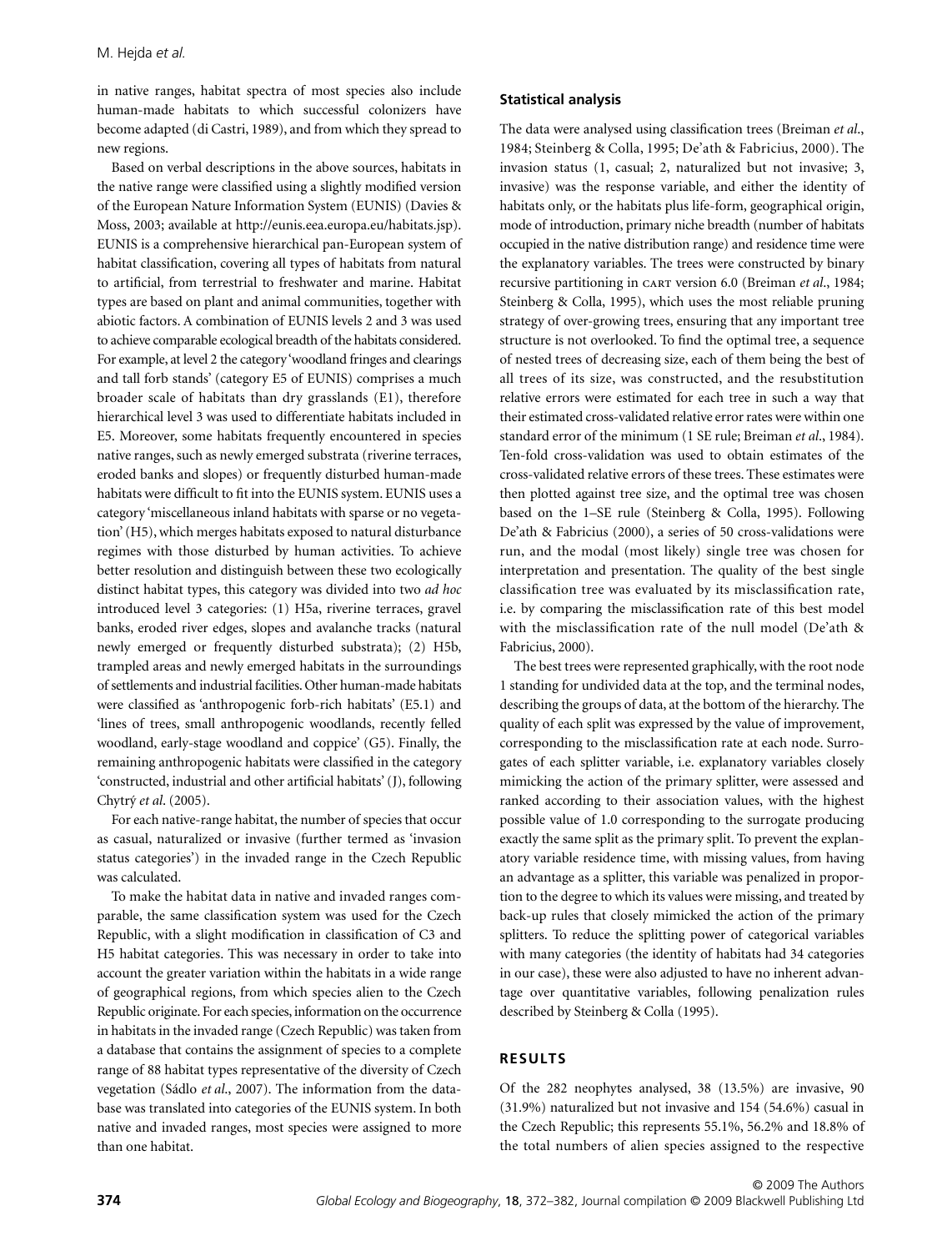Table 1 EUNIS (European Nature Information System) habitat categories distinguished in the native distribution range and the numbers of species, classified according to invasion success (Cas, casual; Nat, naturalized but not invasive; Inv, invasive), that recruit from these habitats and occur as aliens in the Czech Republic. The percentage of naturalized species includes invasive. See text for details on habitat classification. Habitats donating at least eight alien species are shown in bold.

| Category         | Definition                                                                             | Cas            | Nat              | Inv              | Total          | % Nat | % Inv |
|------------------|----------------------------------------------------------------------------------------|----------------|------------------|------------------|----------------|-------|-------|
| B1               | Coastal dunes and sandy shores                                                         | 13             | 4                | $\Omega$         | 17             | 23.5  | 0.0   |
| B <sub>2</sub>   | Coastal shingle                                                                        | 5              | 1                | $\overline{0}$   | 6              | 16.7  | 0.0   |
| B <sub>3</sub>   | Rock cliffs, ledges and shores, including the supralittoral                            | $\overline{4}$ | 2                | $\mathbf{1}$     | 7              | 42.9  | 14.3  |
| C1               | Surface standing waters                                                                | $\mathbf{1}$   | $\boldsymbol{0}$ | $\mathbf{1}$     | $\overline{2}$ | 50.0  | 50.0  |
| C <sub>2</sub>   | Surface running waters                                                                 | $\mathbf{1}$   | $\boldsymbol{0}$ | $\mathbf{1}$     | $\overline{2}$ | 50.0  | 50.0  |
| D5               | Sedge and reedbeds, normally without free-standing water                               | 6              | $\overline{c}$   | $\mathbf{1}$     | 9              | 33.3  | 11.1  |
| D <sub>6</sub>   | Inland saline and brackish marshes and reedbeds                                        | 7              | $\mathbf{0}$     | $\mathbf{0}$     | 7              | 0.0   | 0.0   |
| E1               | Dry grasslands                                                                         | 55             | 27               | 7                | 89             | 38.2  | 7.9   |
| E <sub>2</sub>   | Mesic grasslands                                                                       | 16             | 9                | 3                | 28             | 42.9  | 10.7  |
| E <sub>3</sub>   | Seasonally wet and wet grasslands                                                      | 5              | 6                | $\overline{0}$   | 11             | 54.5  | 0.0   |
| E4               | Alpine and subalpine grasslands                                                        | 6              | $\overline{4}$   | 3                | 13             | 53.8  | 23.1  |
| E5.1             | Anthropogenic herb stands                                                              | 49             | 21               | 11               | 81             | 39.5  | 13.6  |
| E5.2             | Thermophile woodland fringes                                                           | 3              | 10               | 3                | 16             | 81.3  | 18.8  |
| E5.4             | Moist or wet tall-herb and fern fringes and meadows                                    | 27             | 16               | 13               | 56             | 51.8  | 23.2  |
| E5.5             | Subalpine moist or wet tall-herb and fern stands                                       | $\overline{4}$ | $\mathbf{1}$     | $\overline{4}$   | 9              | 55.6  | 44.4  |
| E6               | Inland saline grass and herb-dominated habitats                                        | 6              | $\mathbf{1}$     | $\mathbf{0}$     | 7              | 14.3  | 0.0   |
| E7               | Sparsely wooded grasslands                                                             | $\overline{2}$ | $\mathbf{1}$     | $\mathbf{0}$     | $\overline{3}$ | 33.3  | 0.0   |
| F <sub>2</sub>   | Arctic, alpine and subalpine scrub                                                     | $\overline{3}$ | $\overline{2}$   | $\overline{c}$   | $\overline{7}$ | 57.1  | 28.6  |
| F3               | Temperate and mediterranean-montane scrub                                              | 10             | 8                | $\overline{c}$   | 20             | 50.0  | 10.0  |
| F4               | Temperate shrub heathland                                                              | $\mathbf{1}$   | $\mathbf{1}$     | $\overline{c}$   | $\overline{4}$ | 75.0  | 50.0  |
| F9.1             | Riverine scrub                                                                         | 12             | 7                | 6                | 25             | 52.0  | 24.0  |
| F9.2             | [Salix] carr and fen scrub                                                             | $\mathbf{1}$   | $\boldsymbol{0}$ | $\overline{0}$   | $\mathbf{1}$   | 0.0   | 0.0   |
| G1               | Broadleaved deciduous woodland                                                         | 16             | 30               | 12               | 58             | 72.4  | 20.7  |
| G <sub>2</sub>   | Broadleaved evergreen woodland                                                         | $\overline{0}$ | $\overline{2}$   | $\mathbf{1}$     | 3              | 100.0 | 33.3  |
| G3               | Coniferous woodland                                                                    | 1              | $\mathbf{0}$     | $\mathbf{0}$     | $\mathbf{1}$   | 0.0   | 0.0   |
| G4               | Mixed deciduous and coniferous woodland                                                | 13             | 9                | $\overline{c}$   | 24             | 45.8  | 8.3   |
| G5               | Lines of trees, small anthropogenic woodlands, recently felled                         | 5              | $\overline{4}$   | $\mathbf{1}$     | 10             | 50.0  | 10.0  |
|                  | woodland, early-stage woodland, coppice                                                |                |                  |                  |                |       |       |
| H <sub>2</sub>   | Screes                                                                                 | 6              | 7                | $\overline{0}$   | 13             | 53.8  | 0.0   |
| H3               | Inland cliffs, rock pavements and outcrops                                             | 32             | 20               | $\overline{4}$   | 56             | 42.9  | 7.1   |
| H5a              | Riverine terraces, eroded slopes and banks, avalanche tracks                           | 11             | $\overline{4}$   | 10               | 25             | 56.0  | 40.0  |
| H <sub>5</sub> b | Trampled habitats and other intensively disturbed habitats<br>with a sparse vegetation | 9              | $\overline{4}$   | 4                | 17             | 47.1  | 23.5  |
| H <sub>6</sub>   | Recent volcanic features                                                               | $\overline{c}$ | $\boldsymbol{0}$ | $\boldsymbol{0}$ | $\overline{2}$ | 0.0   | 0.0   |
| $_{\rm II}$      | Arable land and market gardens                                                         | 17             | 13               | 6                | 36             | 52.8  | 16.7  |
| 12               | Cultivated areas of gardens and parks                                                  | $\overline{c}$ | 3                | 3                | 8              | 75.0  | 37.5  |
| J                | Constructed, industrial and other artificial habitats                                  | 51             | 21               | 11               | 83             | 38.6  | 13.3  |

categories (69, 160 and 817) in that country (Pyßek *et al*., 2002). Most species have their native distribution range in other parts of Europe (193 species, 68.4%; Fig. 1). The following habitats in the native range donated more than 50 neophytes to the Czech Republic: dry grasslands (E1), ruderal and anthropogenic habitats (J, E5.1), deciduous woodland (G1), inland cliffs, rock pavements and outcrops (H3) and tall-herb fringes and meadows (E5.4). The same habitats donated large numbers of invasive species (7–13), which is also the case for riverine terraces, eroded slopes and banks and avalanche tracks (H5a, 10 species; Table 1).

To assess the relative invasion success (defined as the ratio of casual, naturalized or invasive neophytes to all neophytes recorded),

only those habitats from which at least eight neophytes recruit were considered (because proportions for these habitats are less likely to be influenced by random factors). Coastal dunes and sandy shores (B1), sedge and reedbeds (D5), dry grasslands (E1), ruderal and anthropogenic habitats (J, E5.1) and inland cliffs, rocks pavements and outcrops (H3) exhibited the highest proportion of casual species among all neophytes, ranging between 57.1% and 76.5% in these habitats (Table 1). In contrast, species associated in their native range with thermophile woodland fringes (E5.2), broadleaved deciduous woodland (G1) and cultivated areas of gardens and parks (I2), were most likely to naturalize in the Czech Republic; their proportion in these habitats is 81.3%, 75.0% and 72.4%, respectively (Table 1).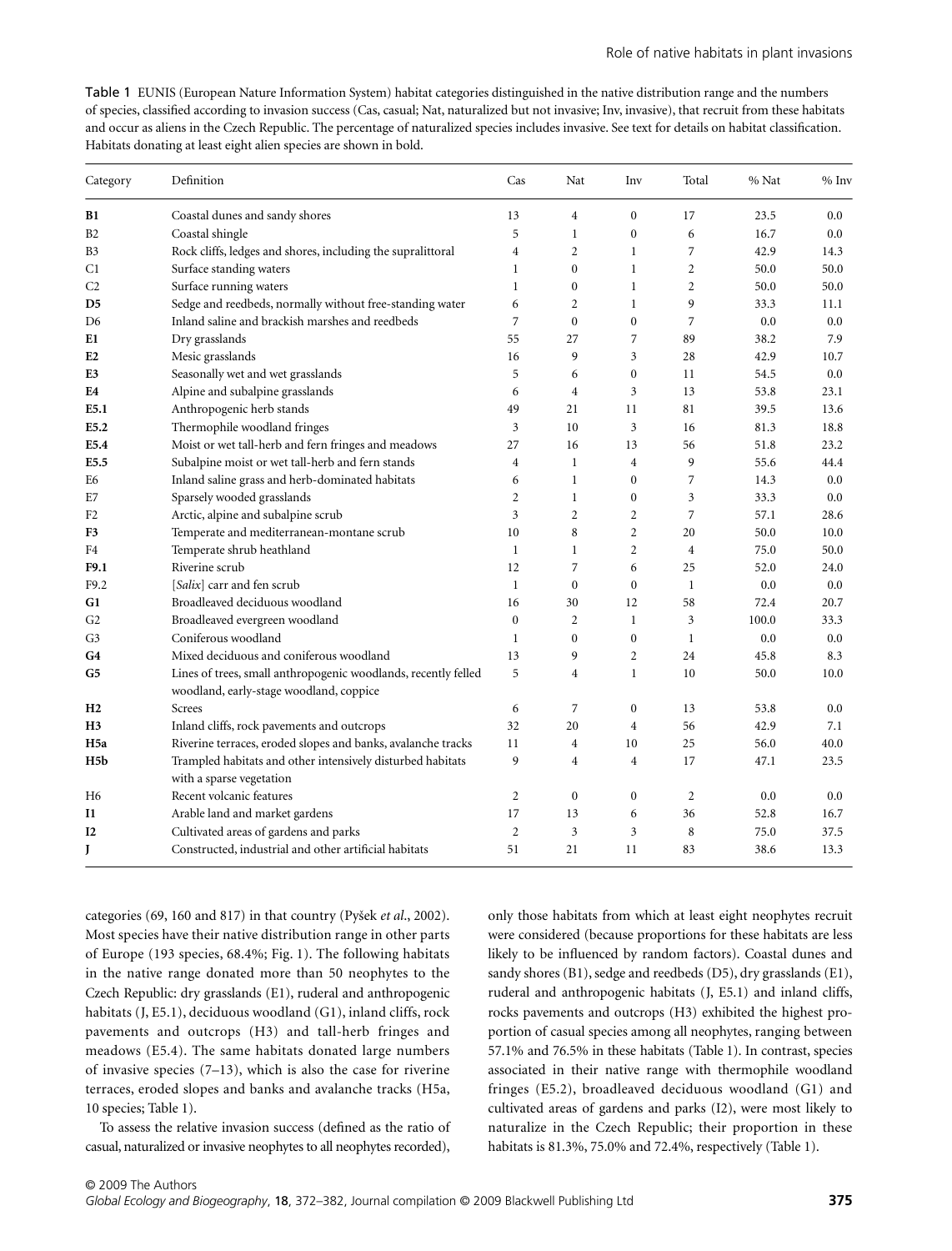

Figure 2 Classification tree showing the effect of habitat in the native range on invasion success of alien species in the Czech Republic (Cas, casual; Nat, naturalized but not invasive; Inv, invasive). Each node (polygonal table) and terminal node (rectangular table, T) shows node number, splitting variable name, split criterion (surrogates of primary splitters with an association value > 0.1 are shown in italics) and number of cases (with percentage listed and shown graphically) in the three groups. The misclassification rate of the model is 39.2%, compared with 66.7% for the null model (estimated with the initial class assignment 1, casual). See Table 1 for habitat codes.

The proportion of invasive species among all donated neophytes exceeded 20% in eight habitats. Of neophytes from subalpine moist or wet tall-herb and fern habitats (E5.5), 44.4% were invasive in the Czech Republic, as were 40.0% of neophytes from riverine terraces, eroded slopes and banks and avalanche tracks (H5a), 37.5% from cultivated areas of gardens and parks (I2), 24.0% from riverine scrub (F9.1), 23.5% from trampled and other intensively disturbed habitats (H5b), 23.2% from moist or wet tall-herb and fern fringes and meadows (E5.4), 23.1% from alpine and subalpine grasslands (E4) and 20.7% from deciduous woodland (G1) (Table 1).

The classification tree model with the identity of habitats as the only explanatory variable provides an insight into which combinations of habitats in the native range lead to invasion success (Fig. 2). The highest proportion of invasive species recruits from species that grow on riverine terraces, eroded banks and slopes, and avalanche tracks (H5a, terminal node 1). Species that do not occur in these habitats are invasive if they occur in deciduous woodland (G1) and, at the same time, in riverine scrub (F9.1; terminal node 3). Naturalized species are most likely to recruit from deciduous woodland (G1, node 3) or its surrogate with an association value of 0.98 – riverine and lakeshore scrub (F9.1). The affinity of casuals was less obvious, but they tend to recruit from habitats other than riverine terraces and deciduous woodland (terminal node 4). Other habitats appeared only as surrogates for primary splitters with rather low association values (Fig. 2).

When species affinity to habitats in the native range was assessed in concert with other species attributes, it appeared that the effect of habitats on invasion status is minor. None of the native range habitat categories was selected as a primary splitter for the classification tree model or appeared as an important surrogate (only two anthropogenic habitats, J and E5.1, were surrogates for annual life-form but both with a low association value of 0.130). Whether a species becomes casual, naturalized or invasive depends on the time of introduction, region of origin and life history (Fig. 3). Species are mostly casuals either if introduced after 1955 (terminal node 4), or, if earlier, when they are annuals of European origin (terminal node 2). In contrast, they tend to be naturalized or invasive if they were introduced before 1955 and were of non-European origin (terminal node 3) or European non-annuals (terminal node 1).

Correspondence between habitats in the native and invaded distribution range differs among species in the three categories of invasion success (Fig. 4). Casual alien species recruit from a wide range of native habitats  $(n = 34)$  but occur in a narrower range of habitats after introduction (*n* = 23, Fig. 4a). Species that successfully naturalized but did not become invasive inhabit a comparable spectrum of habitats in both ranges (with 29 habitats occupied both in the native and invaded range, Fig. 4b) and those that became invasive did so in a wider range of habitats  $(n = 28)$  than occupied in the native range  $(n = 25)$ ; Fig. 4c).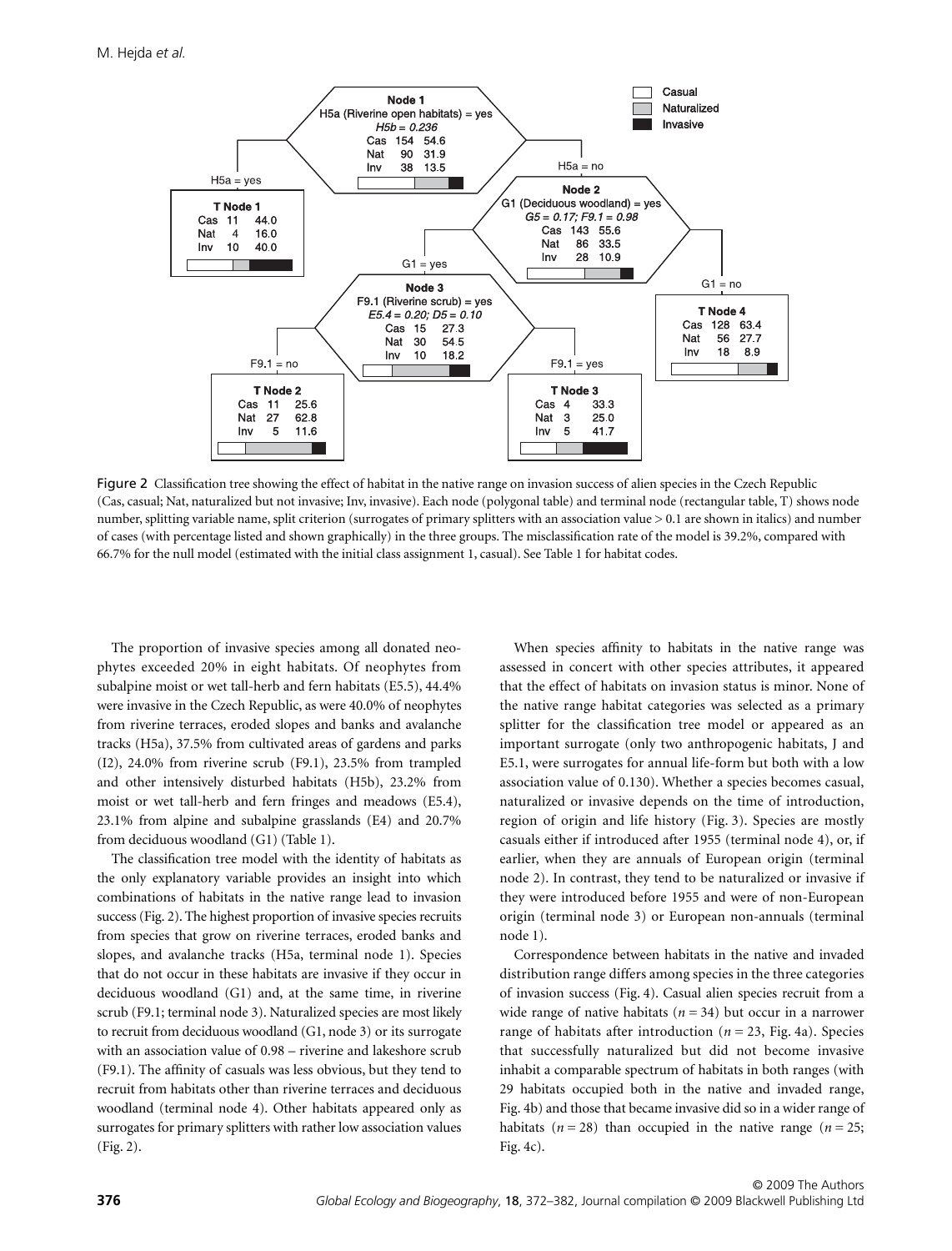

Figure 3 Classification tree showing factors that determine the invasion status of alien species in the Czech Republic (Cas, casual; Nat, naturalized but not invasive; Inv, invasive). Habitat in the native distribution range, time of introduction (expressed as the first record in the Czech Republic), life-form, geographical origin, mode of introduction and primary niche breadth (number of habitats occupied in the native distribution range) were used as explanatory variables. Each node (polygonal table) and terminal node (rectangular table, T) shows node number, splitting variable name, split criterion and number of cases (with percentage listed and shown graphically) in the three groups. The misclassification rate of the model is 39.0%, compared with 66.7% for the null model (estimated with the initial class assignment 1, casual).



Figure 4 Correspondence between habitats in native (left) and invaded (right) distribution range shown for species that occur as (a) casual  $(n = 154)$ , (b) naturalized but not invasive  $(n = 90)$  and (c) invasive in the Czech Republic  $(n = 38)$ . Lines connect habitat of a species in the native range (left) with that in the invaded range (right). For species occurring in multiple habitats each combination of native/invaded habitats is displayed separately. The thickness of the line reflects number of species. Habitats that do not occur in the Czech Republic are indicated by asterisk. Habitat names are shortened; see Table 1 for full names.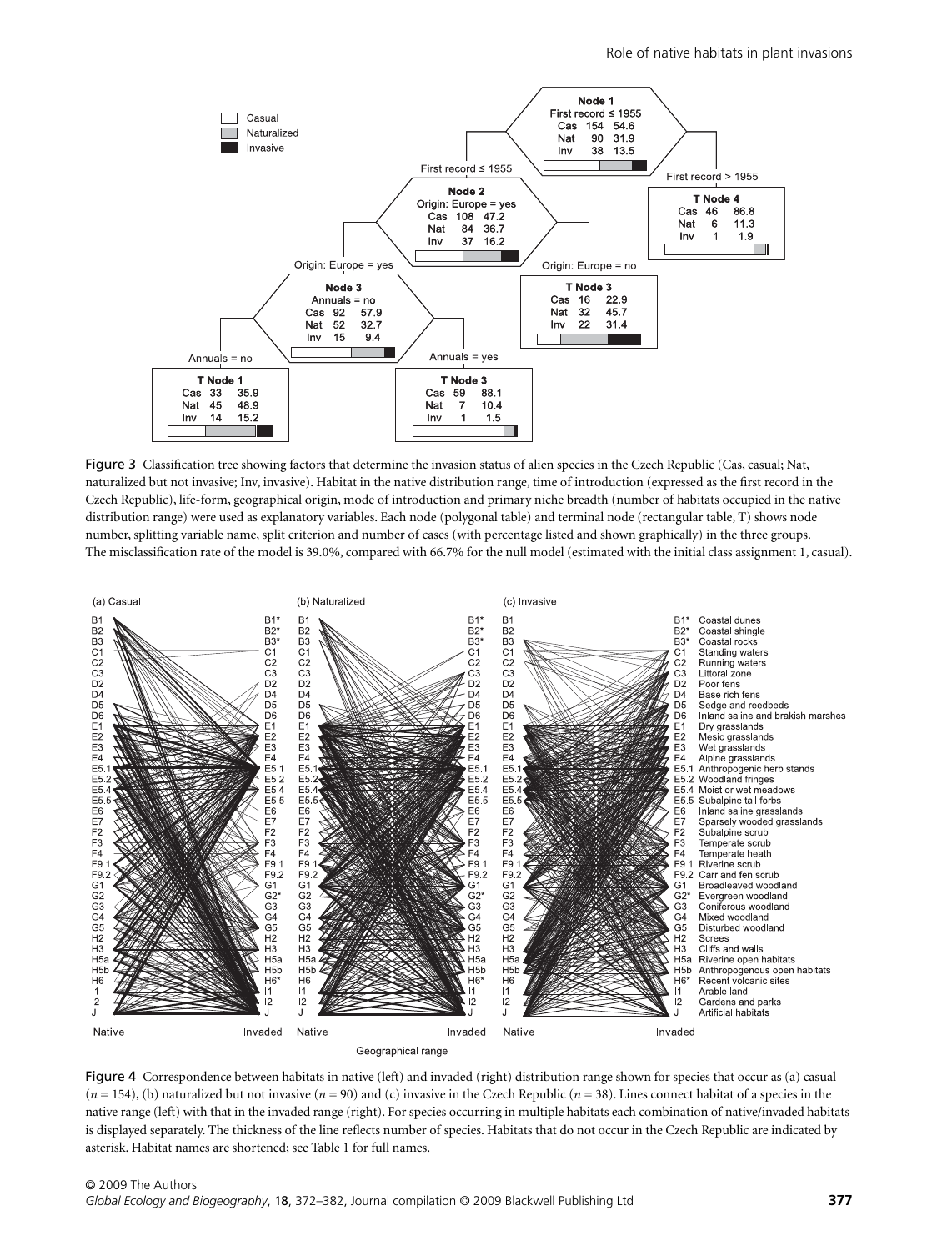## **DISCUSSION**

#### **From native to invaded range, from habitat to habitat**

An invasion from one region to another is associated with translocation from a spectrum of habitats the species occupies in its native range to habitats that are available in the region of introduction. Recent studies show that characteristics of habitats in which invasions occur (Chytry *et al*., 2008b), disturbance regime and availability of free resources in particular (Davis *et al*., 2000) are crucial for the outcome of invasions. The present study is the first to elucidate the role of habitats in native distribution ranges of introduced species on invasion success. It shows that individual habitats differ in how many species they supply and how successful these species are after the introduction.

Our study shows marked differences in the number of central European neophytes donated by individual habitats from other parts of the world (mostly Asia, North America and Africa; Fig. 1); these numbers vary from 1 to 89 species (Table 1). Dry grasslands (E1), ruderal and anthropogenic habitats (J, E5.1), deciduous woodland (G1), wet tall-herb fringes and meadows (E5.4) and rock pavements and outcrops (H3) in the native distribution ranges supply the highest numbers of neophyte species to the Czech Republic. This suite of habitats suggests a significant role of propagule pressure from native to invaded regions. Species from human-made habitats (including the category of rock pavements and outcrops, which also comprises human-made habitats of similar ecological conditions, e.g. walls and ruins) are likely to be transported by human vectors for obvious reasons, and those of dry grasslands as seed or crop contaminants (Hulme *et al*., 2008). Another reason may be that woodlands are the most frequent type of habitat in those areas of North America that have climatic conditions comparable to central Europe. In general, the total geographical areas of individual habitats in the native range are likely to influence the numbers of species they supply to central Europe. However, it was impossible to include them as an explanatory variable because data on land cover are not available for the native ranges of the species analysed. The above-mentioned native habitats that supply high numbers of neophytes are also responsible for donating many species that are invasive (*sensu* Richardson *et al*., 2000; Pyßek *et al*., 2004) in central Europe. The large number of species coming from wet tall-herb fringes and deciduous woodland probably results from their competitive ability acquired in plant communities of the native distribution range; wet tall-herb fringes and deciduous woodlands are highly productive habitats, which harbour many competitively strong plant species (Grime, 1979).

Classification tree analysis of the relative invasion success, expressed as the proportion of all neophytes recruiting from a given habitat and that became invasive in the Czech Republic, identified riverine terraces, eroded slopes and avalanche tracks, and also riverine scrub, as the most likely source habitats of invasive plant species (Fig. 2). Riparian habitats are among the most invaded in many regions of the world (Pyßek & Prach, 1993; Planty-Tabacchi *et al*., 1996; Chytry *et al*., 2005, 2008b; Richardson *et al*., 2007); invasions of species recruiting from riparian habitats hence seem to profit from a good match between ecological conditions of native and invaded habitats. Therefore, riparian habitats act both as a source of and a target for invasive neophytes. An 'ideal invader' recruiting from a riparian habitat in the native range is likely to be adapted to both natural and human-induced disturbances and effective dispersal by water and humans; such species also have a good competitive ability, which allows them to suppress, by vigorous growth, quickly developing vegetation in nutrient rich, wet riparian habitats in the invaded range. Since riparian habitats are generally rich in nutrients (Naiman & Décamps, 1997; Richardson *et al*., 2007), this competitive ability is manifested via fast growth and a high production of biomass.

Species from native habitats other than riverine terraces are only successful if they occur in deciduous woodland and riverine scrub. There is an ecological link between these three native range habitats. During succession, riverine terraces and other newly emerged substrata develop into riverine scrub and then, depending on the intensity and frequency of disturbances, into alluvial deciduous woodlands (Ellenberg, 1988). All of these habitats can be therefore seen as different stages of succession in one site. Species that are able to colonize riparian open habitats immediately after a disturbance, e.g. a flood, and survive when succession results in the formation of vegetation cover, are likely to become successful invaders if they colonize analogous habitats following introduction to a new region.

In contrast, none of the neophytes recruiting from wet grasslands, screes and coastal sand dunes, and a low proportion of those from dry grasslands (7.9%) and inland cliffs, rock pavements and outcrops (7.1%), become invasive, despite rather large proportion, 23–55%, becoming naturalized (Table 1). Interestingly, although most invasions occur or at least start in human-disturbed environments, a low proportion of neophytes that colonize human-made habitats in their native ranges become invasive in central Europe. These species can be adapted for effective dispersal but not for competition. A possible reason for this could be the inability to compete with resident vegetation. Species of disturbed habitats are often annuals; this life-form was found to be associated with low invasion success in most habitats of the invaded range (Fig. 3).

## **Effects of native habitats versus other factors**

Our analysis also shows that whether a species invades or remains at the stage of casual or naturalized but not invasive is, to a large extent, determined by factors other than the type of habitat occupied in the native range. When residence time, region of origin and life history were used as explanatory variables for invasion success in the same model with native habitat identity (Fig. 3), it appeared that the direct role of habitat in determining invasion success is negligible (habitat categories only appeared as surrogates of the primary splitter with a low association value). That a species only survives as a casual and does not become naturalized or invasive is associated with short residence time, European origin and annual life form. It is well documented that species with longer residence times are more widespread (e.g. Rejmánek, 2000; Castro *et al*., 2005; Wilson *et al*., 2007) and more likely to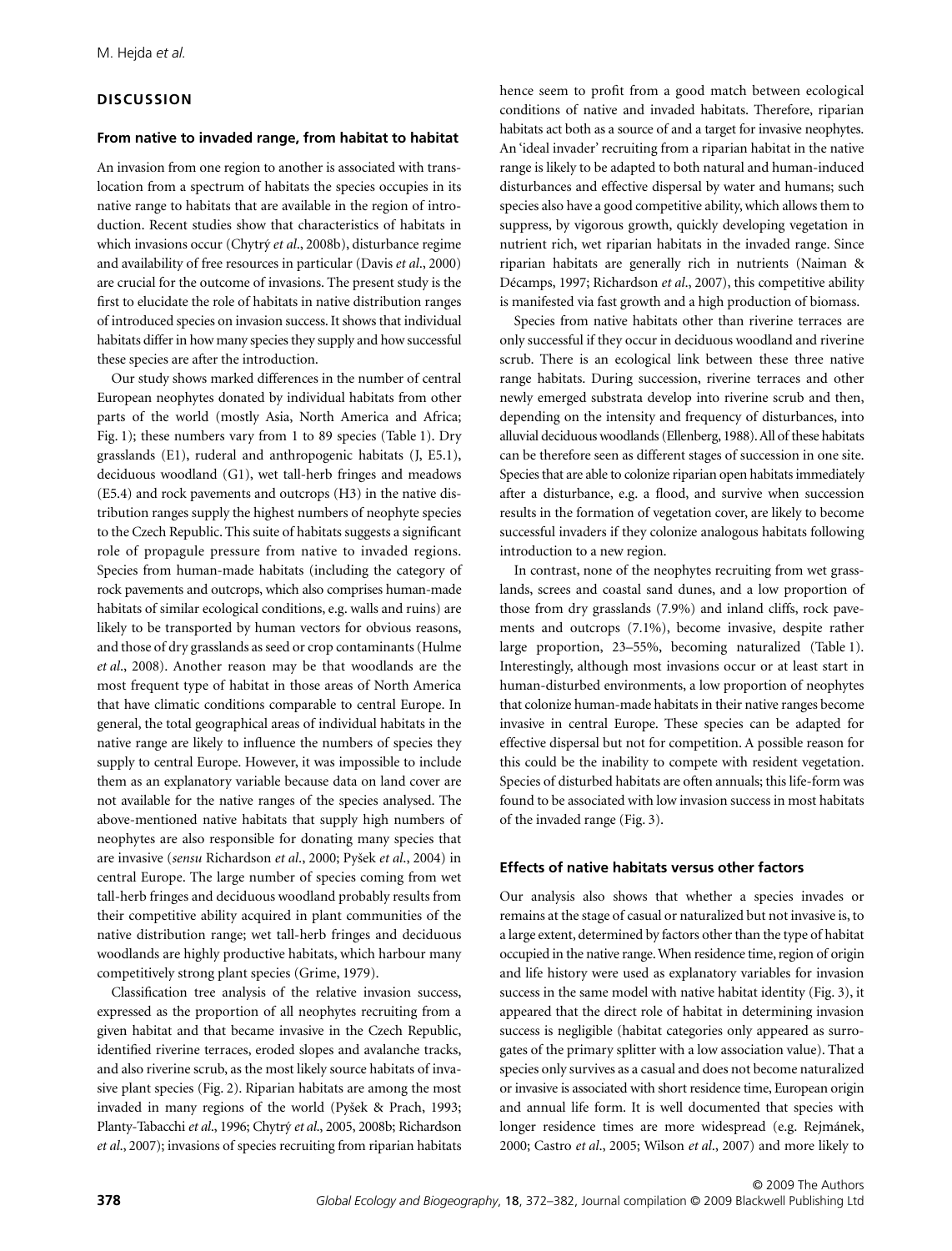be invasive (Pyšek & Jarošík, 2005). However, disappearance of the direct effect of habitat in the native range when tested together with other factors does not preclude habitats from being important co-determinants of invasion patterns observed in invaded regions. There are two reasons for this. First, the above model tested relative success measured as the proportion of species in the three categories of invasion status, a measure which is not related to vastly different numbers of neophytes recruited from individual habitats. Two native habitats may not differ with respect to the probabilities of species they supply to becoming casual, naturalized or invasive, yet their contributions to the level of invasion (in the terms of Hierro *et al*., 2005, Chytry *et al*., 2005, and Richardson & Pyßek, 2006) in the invaded range can be very different in terms of the number of resulting invasions, because of the different numbers of species donated by each of the habitats. Second, an indirect effect that habitat in the native range has on the outcome of invasion elsewhere can be seen in habitat being an important evolutionary force under which species traits are selected (Sax & Brown, 2000).

## **Niche breadth in the native and invaded range: implications for the invasion process**

Comparison of niche breadth, defined as the spectrum of habitats invaded, in the native and invaded distribution range reveals a consistent pattern. Casual neophytes in the Czech Republic recruit from a wider range of habitats in the native range than they occupy in the invaded range; naturalized but not invasive neophytes occur in a comparable number of habitats in both ranges; and invasive neophytes occur in a wider range of habitats in the invaded range than they occupy in their native range (Fig. 4). We suggest an interpretation based on the nature of the invasion process (Richardson *et al*., 2000), also termed the naturalization– invasion continuum (Richardson & Pyßek, 2006).

Casual alien species depend for their persistence on the repeated introduction of propagules by humans, because they do not reproduce in the wild in the invaded region due to various constraints (Richardson *et al*., 2000; Pyßek *et al*., 2004); their invasiveness is generally low compared to naturalized and invasive species. It is reasonable to assume that the same constraints limit them from even a short-term persistence in some habitats in the invaded range. Naturalized species reproduce in the wild without human assistance, which requires a good match between climatic and ecological conditions in both ranges; these species need to arrive well adapted to the new conditions. The pattern observed can be interpreted by different factors acting at each stage of the invasion. At import, release or escape, which relates to the casual stage, propagule pressure is crucial. For naturalization, biogeographical and ecological factors are most important. For invasion mainly ecological and evolutionary factors need to be considered (Williamson, 2006). This implies that the last stage of the process (invasion) is often associated with changes in the genetic make-up of the populations of invading species that occur in the new range, or with a high level of phenotypic plasticity. Both phenomena have been repeatedly documented (e.g. Lee, 2002; Daehler, 2003; Bossdorf *et al*., 2005) and could explain why the highly successful species invade a wider range of habitats than they occupy in their native range.

#### **Incorporating habitat information into screening systems: on the way to better prediction?**

Our study was performed in central Europe. The spectrum of habitats in the native range that supplied many species alien to the invaded range may differ between the Czech Republic and other target regions, depending on the spectrum of habitats in each region and their specific features. Nevertheless, it seems to be a generally valid assumption that the character of the native habitat induces pre-adaptations that are likely to influence the performance of the species in its invaded range. In the same vein, it is probable that general features of habitats donating invasive species, i.e. a good supply of moisture and nutrients, fluctuations of these resources and exposure to human-made and/or natural disturbance, would hold for other regions as well, since these features seem to be generally associated with habitat invasibility (Davis *et al*., 2000; Chytry *et al*., 2008a,b).

The result of our study that different native habitats donate different numbers of invasive species to invaded regions therefore seems to be rather robust. However, the native habitats seem to have little relative explanatory power, in terms of invasion success, if assessed together with other species attributes analysed. The question thus arises whether the information on native habitat affinities can be used to improve our ability to predict the probability of an introduced species becoming invasive? We believe there are practical implications. Current weed risk assessment schemes, based on the original work of Pheloung *et al*. (1999) and developed further to be applicable in other situations and regions (Daehler *et al*., 2004; Krivánek & Pyßek, 2006) use information on a taxon's current weed status in other parts of the world, climatic and environmental preferences and biological traits, but do not take into account its habitat context. Pheloung *et al*. (1999) were aware of this limitation; they point out that expert systems designed for particular biomes (e.g. Tucker & Richardson, 1995) are likely to be more accurate in their predictions of weediness, because successful invaders are strongly habitat dependent. Our study indicates that habitats in source regions, from which evaluated species originate, can be scored with respect to the quantity of successful invaders they are likely to supply.

The classification tree using only native habitats provided very similar results, in terms of categorizing species by their invasion success, to that including other species attributes, and comparison of misclassification rates of the two models indicates that including species attributes did not improve the performance of the latter model. If individual species are mapped on the classification trees their positions are very similar regardless of whether only native habitats, or native habitats plus other attributes, are used as explanatory variable. Moreover, it needs to be borne in mind that attributes such as the time of introduction, region of origin and life history perform better in explaining invasion success, but from a practical point of view their use is often constrained by a lack of data. However, practical decisions need to be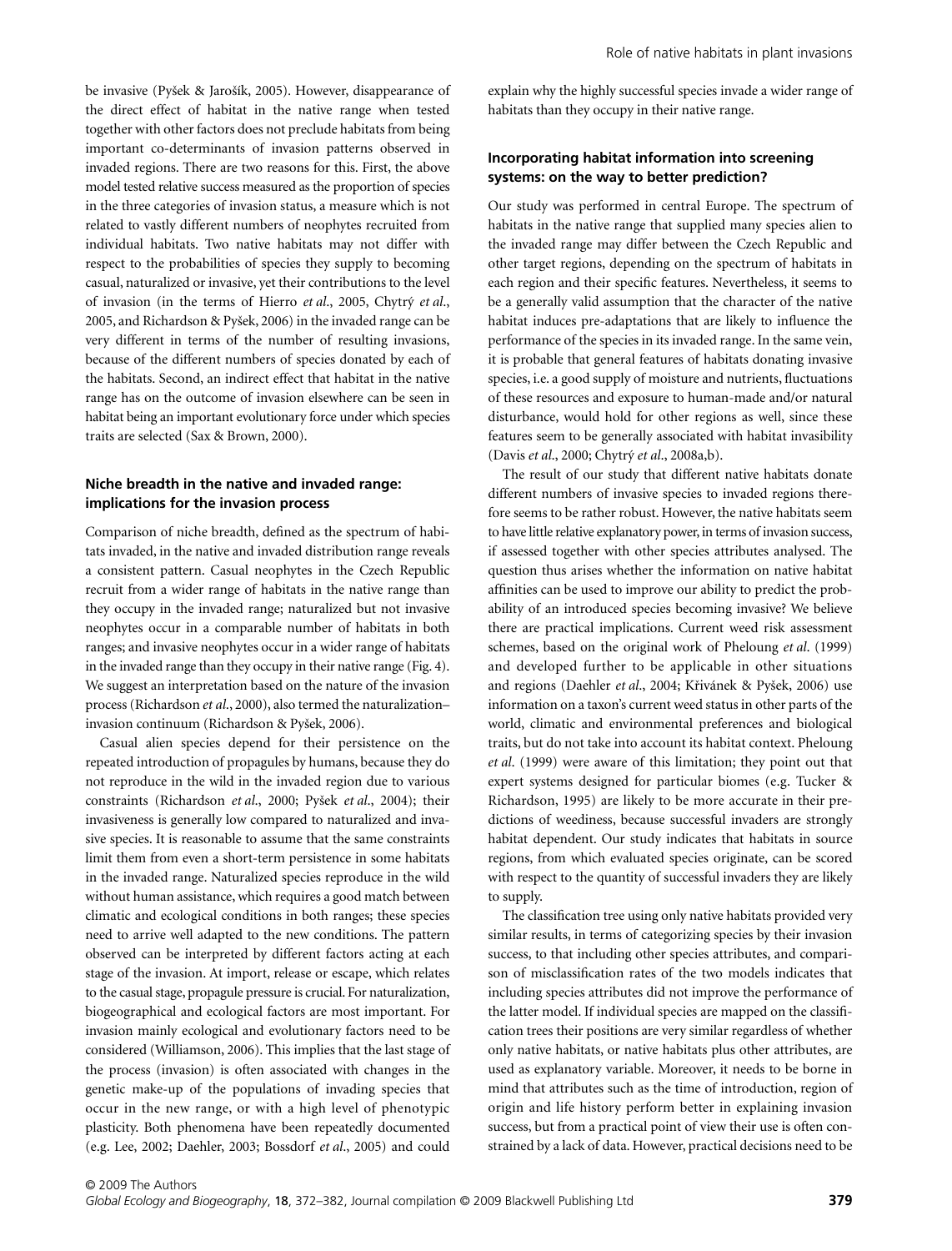based on prediction. For managers responsible for decisions about introductions of new species, the information on habitat affinity in the native range is likely to be readily available and its predictive value is emphasized by the fact that the time of introduction, a variable with the greatest explanatory power, is irrelevant when the decision about new introduction to a country is to be made. Incorporating the information on the range of habitats that a species subject to screening occupies in its native range could therefore improve the accuracy of predictions made by systems that are currently in use.

## **ACKNOWLEDGEMENTS**

This work was supported by the Integrated Project ALARM (GOCE-CT-2003-506675; Settele *et al*., 2005) of the FP6 of the European Union and institutional long-term research plans no. AV0Z60050516 from the Academy of Sciences of the Czech Republic and nos MSM0021620828, MSM0021622416 and LC06073 from the Ministry of Education of the Czech Republic. We thank two anonymous referees for their comments on the manuscript and David Richardson for improving our English and comments.

## **REFERENCES**

- Barret, S.C.H., Colautti, R.I. & Eckert, C.G. (2008) Plant reproductive systems and evolution during biological invasion. *Molecular Ecology*, **17**, 373–383.
- Bossdorf, O., Auge, H., Lafuma, L., Rogers, W.E., Siemann, E. & Prati, D. (2005) Phenotypic and genetic differentiation between native and introduced plant populations. *Oecologia*, **144**, 1–11.
- Breiman, L., Friedman, J., Olshen, R. & Stone, C. (1984) *Classification and regression trees*. Wadsworth, Pacific Grove, CA.
- di Castri, F. (1989) History of biological invasions with special emphasis on the Old World. *Biological invasions: a global perspective* (ed. by J.A. Drake, H.A. Mooney, F. di Castri, R.H. Groves, F.J. Kruger, M. Rejmánek and M. Williamson), pp. 1–30. John Wiley and Sons, Chichester.
- Castro, S.A., Figueroa, J.A., Muñoz-Schick, M. & Jaksic, F.M. (2005) Minimum residence time, biogeographical origin, and life cycle as determinants of the geographical extent of naturalized plants in continental Chile. *Diversity and Distributions*, **11**, 183–191.
- Chong, G.W., Otsuki, Y., Stohlgren, T.J., Guenther, D., Evangelista, P., Villa, C. & Waters, A. (2006) Evaluating plant invasions from both habitat and species perspectives. *Western North American Naturalist*, **66**, 92–105.
- Chytry, M., Pyßek, P., Tichy, L., Knollová, I. & Danihelka, J. (2005) Invasions by alien plants in the Czech Republic: a quantitative assessment across habitats. *Preslia*, **77**, 339–354.
- Chytry, M., Jaroßík, V., Pyßek, P., Hájek, O., Knollová, I., Tichy, L. & Danihelka, J. (2008a) Separating habitat invasibility by alien plants from the actual level of invasion. *Ecology*, **89**, 1541–1553.
- Chytry, M., Maskell, L.C., Pino, J., Pyßek, P., Vilà, M., Font, X. & Smart, S.M. (2008b) Habitat invasions by alien plants: a quantitative comparison among Mediterranean, subcontinental and oceanic regions of Europe. *Journal of Applied Ecology*, **45**, 448–458.
- Crawley, M.J. (1987) What makes a community invasible? *Colonization, succession and stability* (ed. by A.J. Gray, M.J. Crawley and P.J. Edwards), pp. 429–453. Blackwell Scientific Publications, Oxford.
- Daehler, C.C. (2003) Performance's comparisons of cooccurring native and alien invasive plants: implications for conservation and restoration. *Annual Review of Ecology and Systematics*, **34**, 183–211.
- Daehler, C.C., Denslow, J.S., Ansari, S. & Kuo, H.-C. (2004) A risk assessment system for screening out invasive pest plants from Hawai'i and other Pacific Islands. *Conservation Biology*, **18**, 360–368.
- Davies, C.E. & Moss, D. (2003) *EUNIS habitat classification, August 2003*. European Topic Centre on Nature Protection and Biodiversity, Paris, France.
- Davis, M.A., Grime, P.J. & Thompson, K. (2000) Fluctuating resources in plant communities: a general theory of invasibility. *Journal of Ecology*, **88**, 528–534.
- De'ath, G. & Fabricius, K.E. (2000) Classification and regression trees: a powerful yet simple technique for ecological data analysis. *Ecology*, **81**, 3178–3192.
- Ellenberg, H. (1988) *Vegetation ecology of central Europe*, 4th edn. Cambridge University Press, Cambridge.
- Grime, J.P. (1979) *Plant strategies and vegetation processes*. John Wiley and Sons, Chichester.
- Hierro, J.L., Maron, J.L. & Callaway, R.M. (2005) A biogeographical approach to plant invasions: the importance of studying exotics in their introduced and native range. *Journal of Ecology*, **93**, 5–15.
- Hulme, P.E., Bacher, S., Kenis, M., Klotz, S., Kühn, I., Minchin, D., Nentwig, W., Olenin, S., Panov, V., Pergl, J., Pyßek, P., Roques, A., Sol, D., Solarz, W. & Vilà, M. (2008) Grasping at the routes of biological invasions: a framework for integrating pathways into policy. *Journal of Applied Ecology*, **45**, 403– 414.
- Kowarik, I. (1995) Time lags in biological invasions with regard to the success and failure of alien species. *Plant invasions: general aspects and special problems* (ed. by P. Pyßek, K. Prach, M. Rejmánek and M. Wade), pp. 15–38. SPB Academic Publishers, Amsterdam.
- Křivánek, M. & Pyšek, P. (2006) Predicting invasions by woody species in a temperate zone: a test of three risk assessment schemes in the Czech Republic (Central Europe). *Diversity and Distributions*, **12**, 319–327.
- Lambdon, P.W., Pyßek, P., Basnou, C., Hejda, M., Arianoutsou, M., Essl, F., Jaroßík, V., Pergl, J., Winter, M., Anastasiu, P., Andriopoulos, P., Bazos, I., Brundu, G., Celesti-Grapow, L., Chassot, P., Delipetrou, P., Josefsson, M., Kark, S., Klotz, S., Kokkoris, Y., Kühn, I., Marchante, H., Perglová, I., Pino, J., Vilà, M., Zikos, A., Roy, D. & Hulme, P.E. (2008) Alien flora of Europe: species diversity, temporal trends, geographical patterns and research needs. *Preslia*, **80**, 101–149.
- Lee, C.E. (2002) Evolutionary genetics of invasive species. *Trends in Ecology and Evolution*, **17**, 386–391.
- Lonsdale, M. (1999) Global patterns of plant invasions and the concept of invasibility. *Ecology*, **80**, 1522–1536.

© 2009 The Authors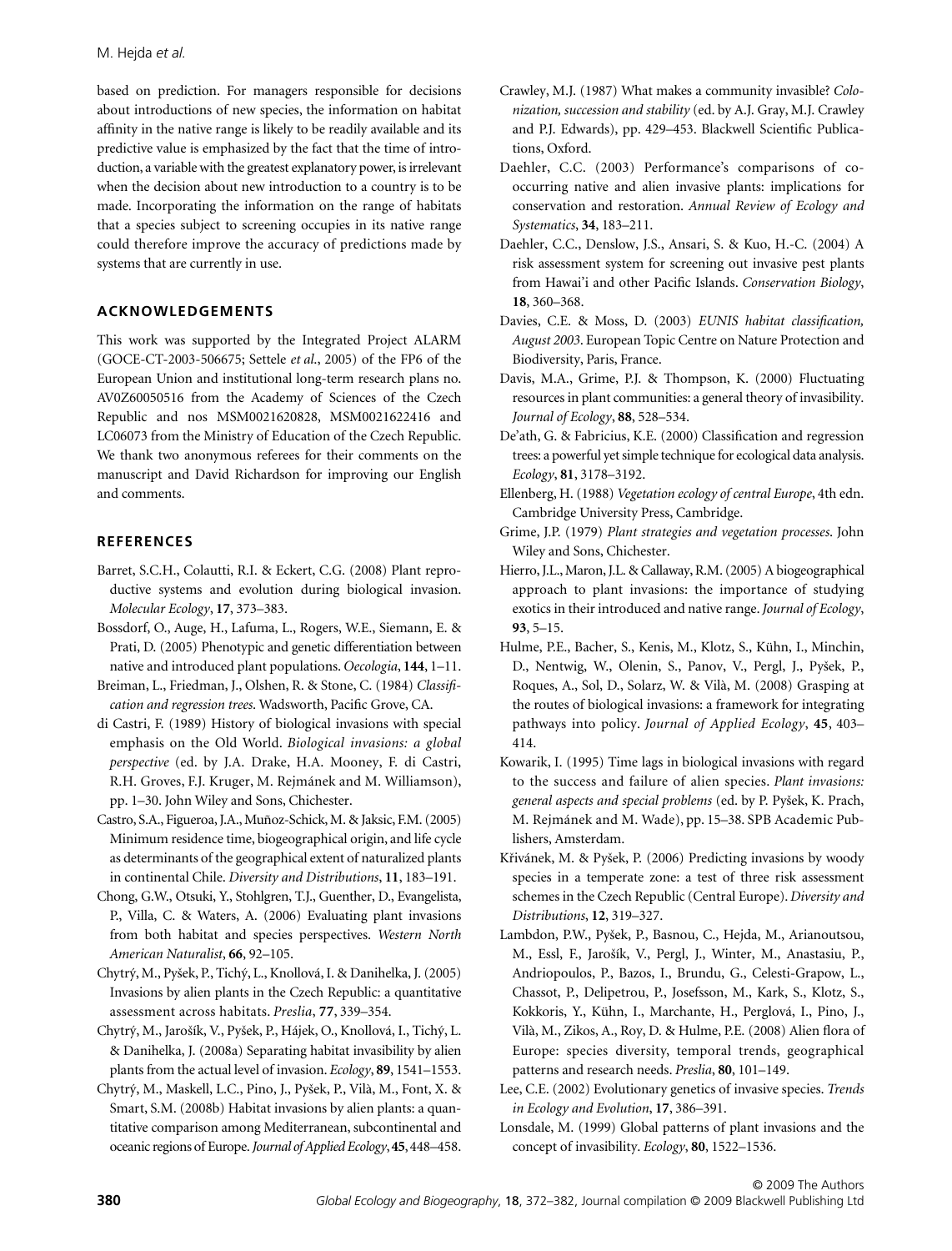MacDougall, A.S., Boucher, J., Turkington, R. & Bradfield, G.E. (2006) Patterns of plant invasion along an environmental stress gradient. *Journal of Vegetation Science*, **17**, 47–56.

Maskell, L.C., Firbank, L.G., Thompson, K., Bullock, J.M. & Smart, S.M. (2006) Interactions between non-native plant species and the floristic composition of common habitats. *Journal of Ecology*, **94**, 1052–1060.

Muth, N.Z. & Pigliucci, M. (2007) Implementation of a novel framework for assessing species plasticity in biological invasions: responses of *Centaurea* and *Crepis* to phosphorus and water availability. *Journal of Ecology*, **95**, 1001–1013.

Naiman, R.J. & Décamps, H. (1997) The ecology of interfaces: riparian zones. *Annual Review of Ecology and Systematics*, **28**, 621–658.

Pheloung, P.C., Williams, P.A. & Halloy, S.R. (1999) A weed risk assessment model for use as a biosecurity tool evaluating plant introductions. *Journal of Environmental Management*, **57**, 239– 251.

Planty-Tabacchi, A.M., Tabacchi, E., Naiman, R.J., Deferarri, C. & Décamps, H. (1996) Invasibility of species-rich communities in riparian zones. *Conservation Biology*, **10**, 598–607.

Prentis, P.J., Wilson, J.R.U., Dormontt, E.E., Richardson, D.M. & Lowe, A.J. (2008) Adaptive evolution in invasive species. *Trends in Plant Science*, **13**, 288–294.

Pyßek, P. & Jaroßík, V. (2005) Residence time determines the distribution of alien plants. *Invasive plants: ecological and agricultural aspects* (ed. by Inderjit), pp. 77–96. Birkhäuser Verlag, Basel.

Pyßek, P. & Prach, K. (1993) Plant invasions and the role of riparian habitats: a comparison of four species alien to central Europe. *Journal of Biogeography*, **20**, 413–420.

Pyßek, P. & Richardson, D.M. (2007) Traits associated with invasiveness in alien plants: where do we stand? *Biological invasions* (ed. by W. Nentwig), pp. 97–125. Springer-Verlag, Berlin.

Pyßek, P., Sádlo, J. & Mandák, B. (2002) Catalogue of alien plants of the Czech Republic. *Preslia*, **74**, 97–186.

Pyßek, P., Richardson, D.M., Rejmánek, M., Webster, G., Williamson, M. & Kirschner, J. (2004) Alien plants in checklists and floras: towards better communication between taxonomists and ecologists. *Taxon*, **53**, 131–143.

Rejmánek, M. (1989) Invasibility of plant communities. *Biological invasions: a global perspective* (ed. by J.A. Drake, H.A. Mooney, F. di Castri, R.H. Groves, F.J. Kruger, M. Rejmánek and M. Williamson), pp. 369–388. John Wiley and Sons, Chichester, UK.

Rejmánek, M. (2000) Invasive plants: approaches and predictions. *Austral Ecology*, **25**, 497–506.

Richardson, D.M. & Pyßek, P. (2006) Plant invasions: merging the concepts of species invasiveness and community invasibility. *Progress in Physical Geography*, **30**, 409–431.

Richardson, D.M., Pyßek, P., Rejmánek, M., Barbour, M.G., Panetta, F.D. & West, C.J. (2000) Naturalization and invasion of alien plants: concepts and definitions. *Diversity and Distributions*, **6**, 93–107.

Richardson, D.M., Holmes, P.M., Esler, K.J., Galatowitsch, S.M., Stromberg, J.C., Kirkman, S.P., Pyßek, P. & Hobbs, R.J. (2007) Riparian vegetation: degradation, alien plant invasions, and restoration prospects. *Diversity and Distributions*, **13**, 126–139.

Sádlo, J., Chytry, M. & Pyßek, P. (2007) Regional species pools of vascular plants in habitats of the Czech Republic. *Preslia*, **79**, 303–321.

Sax, D.F. & Brown, J.H. (2000) The paradox of invasion. *Global Ecology and Biogeography*, **9**, 363–371.

Schierenbeck, K.A. & Aïnouche, M.L. (2006) The role of evolutionary genetics in studies of plant invasions. *Conceptual ecology and invasion biology: reciprocal approaches to nature* (ed. by M.W. Cadotte, S.M. McMahon and T. Fukami), pp. 193–221. Springer, New York.

Settele, J., Hammen, V., Hulme, P., Karlson, U., Klotz, S., Kotarac, M., Kunin, W., Marion, G., O'Connor, M., Petanidou, T., Peterson, K., Potts, S., Pritchard, H., Pyßek, P., Rounsevell, M., Spangenberg, J., Steffan-Dewenter, I., Sykes, M., Vighi, M., Zobel, M. & Kühn, I. (2005) ALARM: assessing large-scale environmental risks for biodiversity with tested methods. *GAIA: Ecological Perspectives for Science and Society*, **14**, 69–72.

Steinberg, G. & Colla, P. (1995) *CART: tree-structured non-parametric data analysis*. Salford Systems, San Diego, CA.

Stohlgren, T.J., Binkley, D., Chong, G.W., Kalkhan, M.A., Schell, L.D., Bull, K.A., Otsuki, Y., Newman, G., Bashkin, M. & Son, Y. (1999) Exotic plant species invade hot spots of native plant diversity. *Ecological Monographs*, **69**, 25–46.

Stohlgren, T., Jarnevich, C., Chong, G.W. & Evangelista, P.H. (2006) Scale and plant invasions: a theory of biotic acceptance. *Preslia*, **78**, 405–426.

Sukopp, H. & Starfinger, U. (1995) *Reynoutria sachalinensis* in Europe and in the Far East: a comparison of the species ecology in its native and adventive distribution range. *Plant invasions: general aspects and special problems* (ed. by P. Pyßek, K. Prach, M. Rejmánek and M. Wade), pp. 151–159. SPB Academic Publishers, Amsterdam.

Sukopp, H. & Sukopp, U. (1988) *Reynoutria japonica* Houtt. in Japan und in Europa. *Veröffentlichungen des Geobotanischem Institutes der ETH, Stiftung Rübel Zürich*, **98**, 354–372.

Thiele, J. & Otte, A. (2006) Analysis of habitats and communities invaded by *Heracleum mantegazzianum* Somm. et Lev. (Giant Hogweed) in Germany. *Phytocoenologia*, **36**, 281–320.

Tucker, K.C. & Richardson, D.M. (1995) An expert system for screening potentially invasive alien plants in South African fynbos. *Journal of Environmental Management*, **44**, 309–338.

Vilà, M. & Weiner, J. (2004) Are invasive plant species better competitors than native plant species? Evidence from pair-wise experiments. *Oikos*, **105**, 229–238.

Vilà, M., Pino, J. & Font, X. (2007) Regional assessment of plant invasions across different habitat types. *Journal of Vegetation Science*, **18**, 35–42.

Williamson, M. (2006) Explaining and predicting the success of invading species at different stages of invasion. *Biological Invasions*, **8**, 1561–1568.

Wilson, J.R.U., Richardson, D.M., Rouget, M., Proches, S., Amis, M.A., Henderson, L. & Thuiller, W. (2007) Residence time and potential range: crucial considerations in modelling plant invasions. *Diversity and Distributions*, **13**, 11–22.